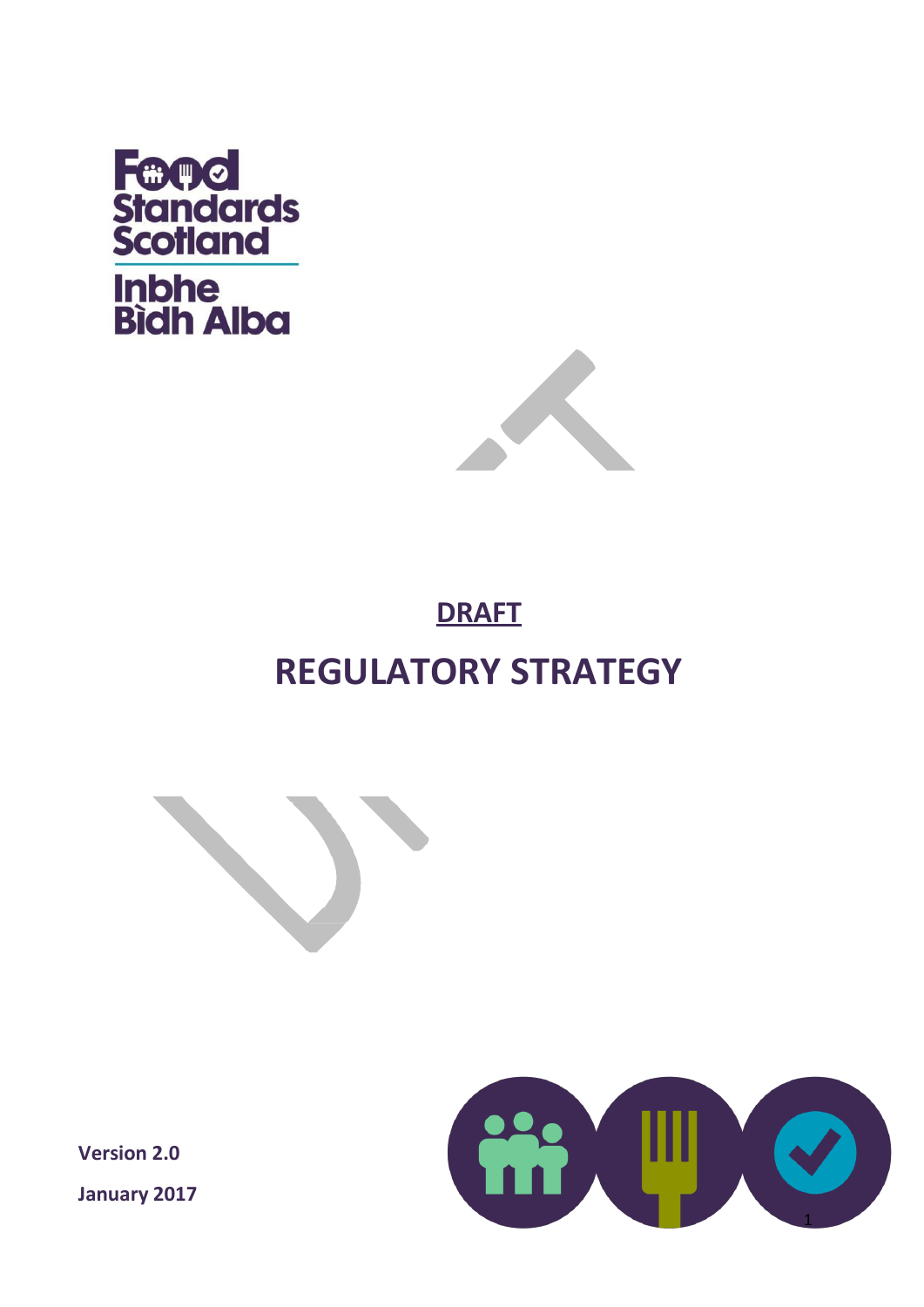## **Contents**

- **1 Our vision**
- **2 A regulatory framework**
	- *Scope Regulatory outcomes Regulatory approaches How we will achieve this*

## **3 Meeting our wider government obligations** *Better regulation Statement of compliance* **External scrutiny**

**4 Protecting consumers and supporting responsible businesses**

#### **5 Shaping the future**

- *Regulatory approaches Policy and regulatory decision making National compliance spectrum Business support Penalties and sanctions Future delivery*
- **6 Regulatory performance**
- **7 Regulatory strategy governance**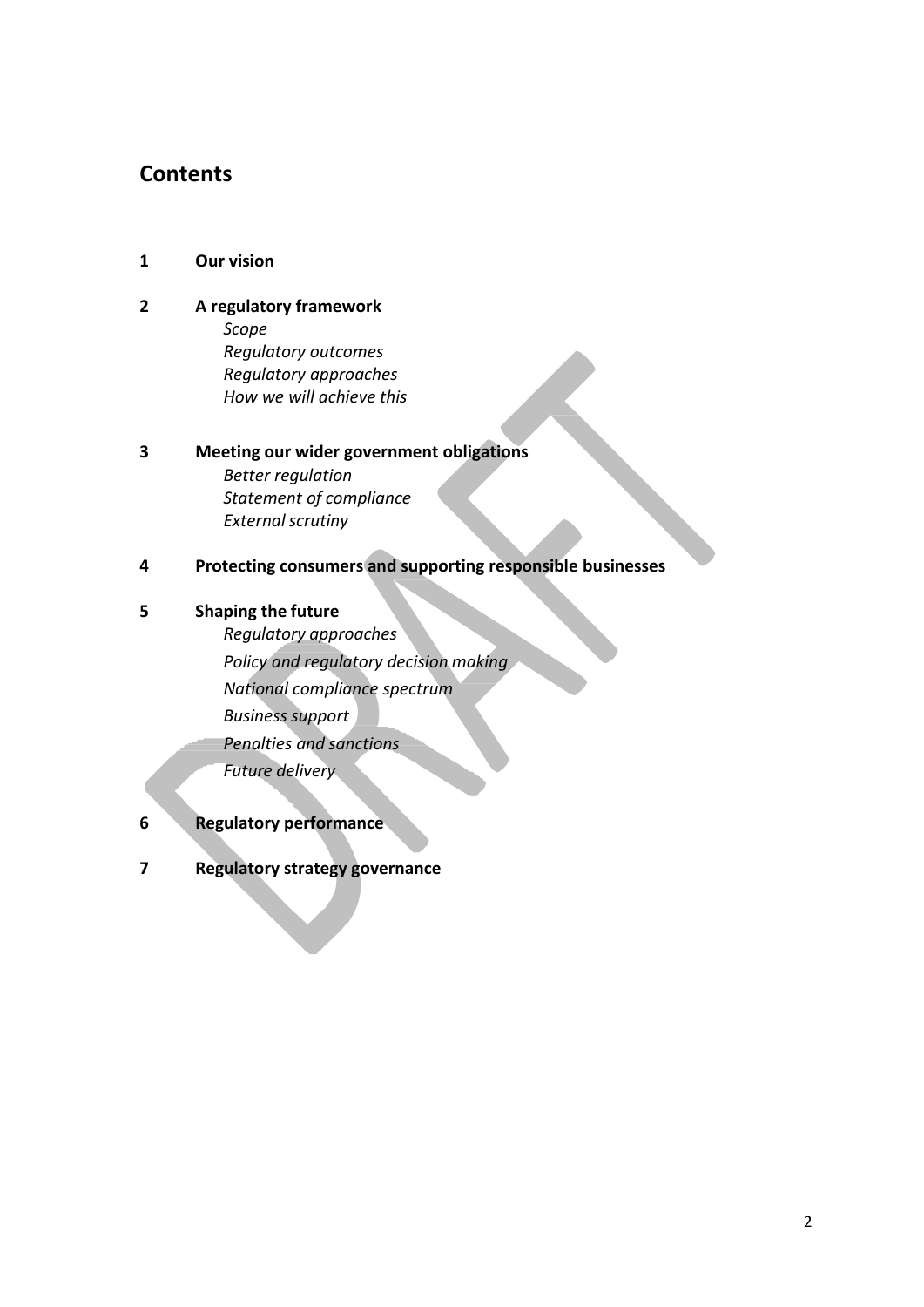#### **1 OUR VISION**

- 1.1 We will *create a food and drink environment in Scotland that benefits, protects and is trusted by consumers* and contribute to the wider Scottish Government aim of increasing sustainable economic growth, helping to make Scotland the most attractive place for doing business in Europe.
- 1.2 Consumer protection is at the heart of everything we do through effective risk assessment, risk management and risk communication, and we are committed to working closely with local and national enforcement authorities to shape the future food regulatory landscape in Scotland for the benefit of both consumers and responsible food businesses.
- 1.3 This draft strategy document supports the process of shaping that future, enabling delivery of key priorities in the FSS Strategy to 2021.

#### **2 A REGULATORY FRAMEWORK**

#### **Scope**

- 2.1 The Food (Scotland Act) 2015 established Food Standards Scotland (FSS) as the public food body for Scotland with a clear statutory responsibility to protect consumersfrom food safety risks, to improve dietary health, and to protect consumers otherinterests in relation to food. We are part of the Scottish administration, independent from Scottish Ministers and directly accountable to the Scottish Parliament.
- 2.2 The scope of this strategy covers the full range of FSS regulatory functions: developing national food and feed policy; promoting Scottish interests in discussions on technical UK, EU and international food safety and standards; regulatory implementation and decision making; operational delivery and enforcement; and assessing the performance of food and feed enforcement authorities in Scotland.
- 2.3 It also provides a framework within which we expect food and feed enforcement authorities to carry out their regulatory functions on behalf of Scottish Ministers.

#### *Regulatory outcomes*

2.4 Following the outcome-based approach in Scotland's National Performance Framework, the specific regulatory outcomes set out here expand on Outcome 4 in the FSS Strategy – *responsible food businesses flourish* – to give clear purpose and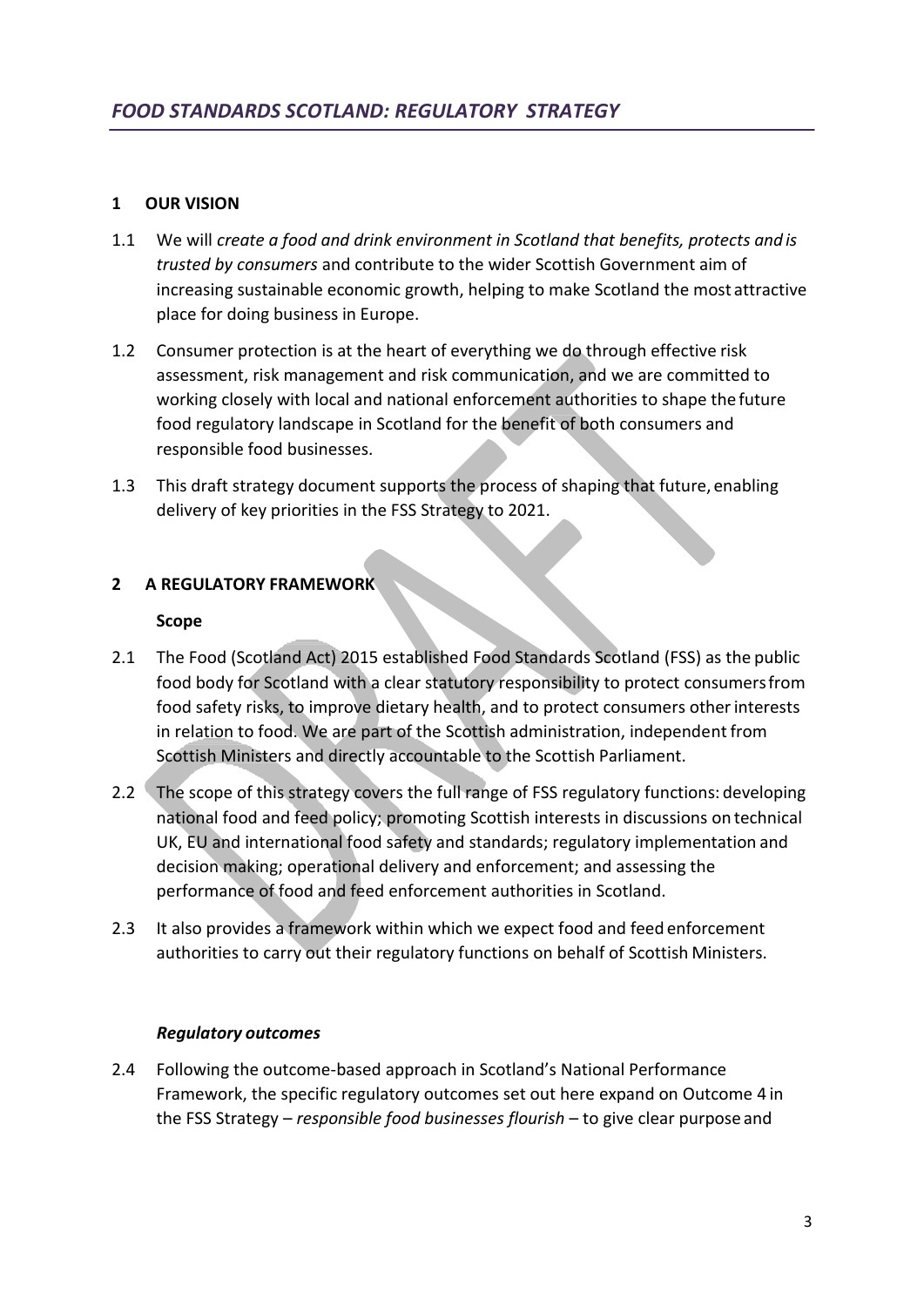direction to what we want to achieve as a national regulator, with a primary focus on achieving real and lasting benefits for consumers and responsible food businesses.  $1$ 

- 2.5 Five regulatory outcomes are proposed against which the success of ourregulatory strategy can be evaluated:
	- *1. Consumers are protected*
	- *2. Responsible food businesses flourish*
	- *3. Irresponsible food businesses are dealt with effectively*
	- *4. Food and feed official control systems are sustainable, responsive and robust*
	- *5. FSS is a trusted, empowered and effective regulator*

#### *Regulatory approaches*

- 2.6 In working to achieve these outcomes, our actions will be governed by the principles established in the FSS Strategy, all of which impact on our role as a regulator. These will guide our regulatory approaches to enable effective delivery of our strategic priorities, ensuring we meet our wider obligations as a Scottish national regulatorand reflect the broader policy environment in which we operate. Our commitment to the Scottish Government's approach to better regulation, as set out in the Scottish Regulator's Strategic Code of Practice, will be a central theme, as will our role in supporting wider food and drink policy in Scotland.
- 2.7 The key elements of our regulatory approach are:
	- *Risk and evidence based decision making*
	- *Targeted interventions*
	- *Understanding those we regulate*
	- *Enabling business compliance and growth*
	- *Clear communication*
	- *Working with other regulators*

<sup>1</sup> <http://www.gov.scot/Topics/Government/public-bodies/topics-public%20bodies>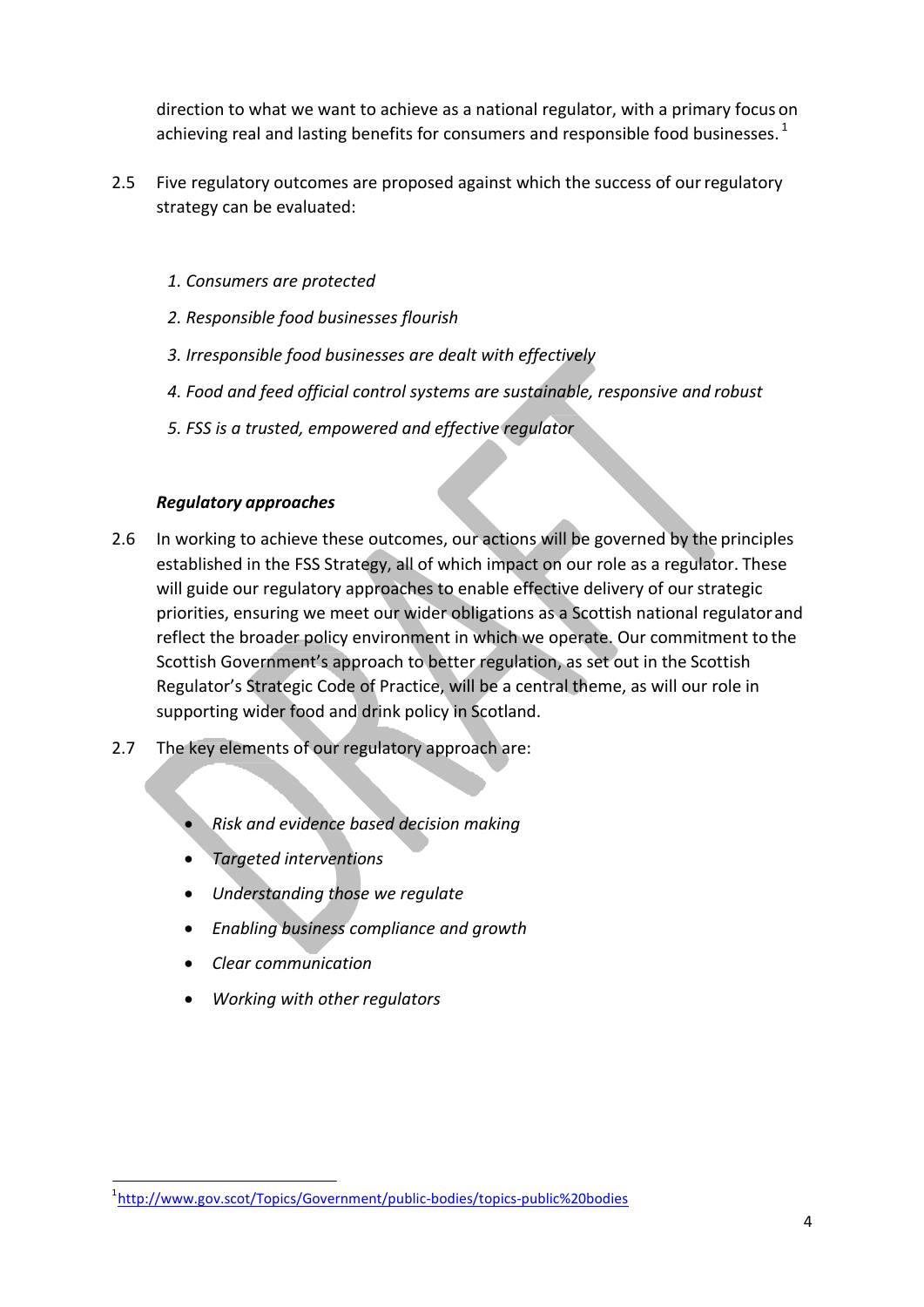2.8 We will seek to integrate these elements across all of our policy andregulatory functions.



Figure 1. FSS regulatory framework

#### *How we will achieve this*

- 2.9 In fulfilling our role as a national regulator FSS will act in a way that is transparent to consumers, business, enforcement authorities and other stakeholders so they understand why we act, and react, in the way that we do.
- 2.10 We will adopt the following ways of working to secure the desired regulatory outcomes: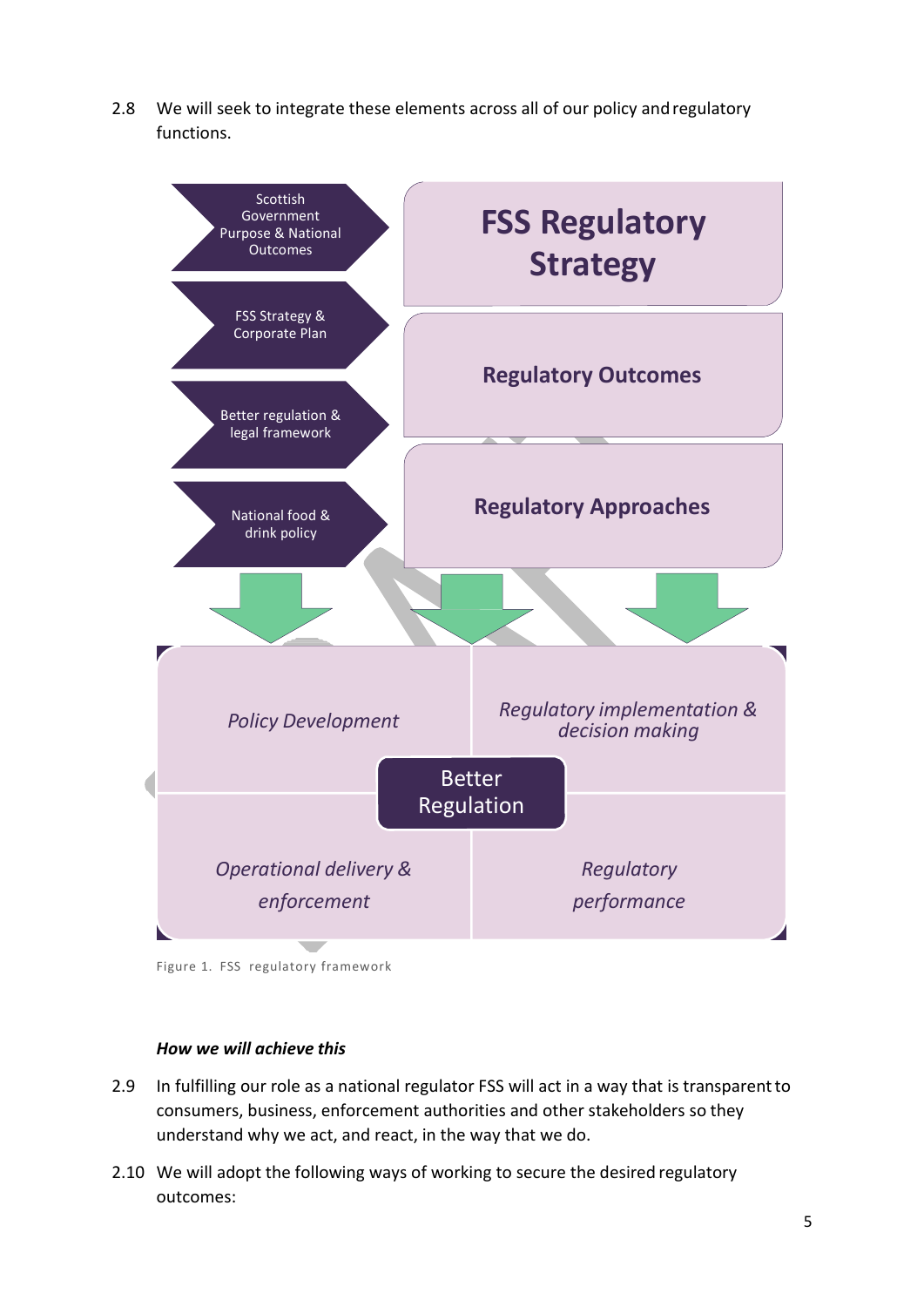- a. *We will promote a mature, open relationship between regulators and those who are regulated – establishing trust is vital.* In striving to be a trusted and effective regulator FSS will aim to work in partnership with industry to achieve common objectives, with an attitude of openness and shared interest.
- b. *We will share and promote best practice with the food and drink industry inScotland.* It is important that food and feed businesses are clear about their responsibilities, and we will promote best practice through guidance, advice and other meansto support and enable business compliance.
- c. *We will seek to influence developing UK, EU, and international food safety and standards policy at the earliest possible stage to reflect Scottish perspectives and champion risk-based, proportionate food and feed law.* This will require effective and sustained working relationships at all levels, including with the UK and Scottish representations to the EU and through our input into Codex Alimentarius discussions.
- d. *We will be open to a broad range of approaches and interventions to regulating the Scottish food and feed industry within the existing legal framework.* This means adapting our regulatory approaches and interventions where appropriate and making use of the flexibilities available to regulators and business in existing food and feed law.
- e. *We will support different ways of gaining compliance assurance where it is appropriate and feasible to do so, including through third parties.* The vastmajority of food and feed businesses value and strive for compliance – indeed many choose to go beyond compliance in pursuit of higher levels of corporate and social responsibility.
- f. *We will consider the need for government regulation to achieve public health outcomes where voluntary industry approaches have failed to deliver.* FSS has a clear mandate to protect consumers from food safety risks and improve the extent to which they have diets conducive to good health. Where evidence showsthat voluntary approaches to achieving these public health outcomes are not workingwe will be open to considering alternatives, including recommending to Scottish Ministers the need for statutory regulation.
- g. *We will work with others to seek to change unnecessary and disproportionate regulation, minimising burdens on business where appropriate.* In applying the five principles of better regulation we will seek to ensure the costs of compliance areno more than they need to be, and any new regulation is proportionate and riskbased.
- h. *We will be transparent and consistent in our regulatory decision making process and the mechanisms by which we target enforcement interventions to drive up business*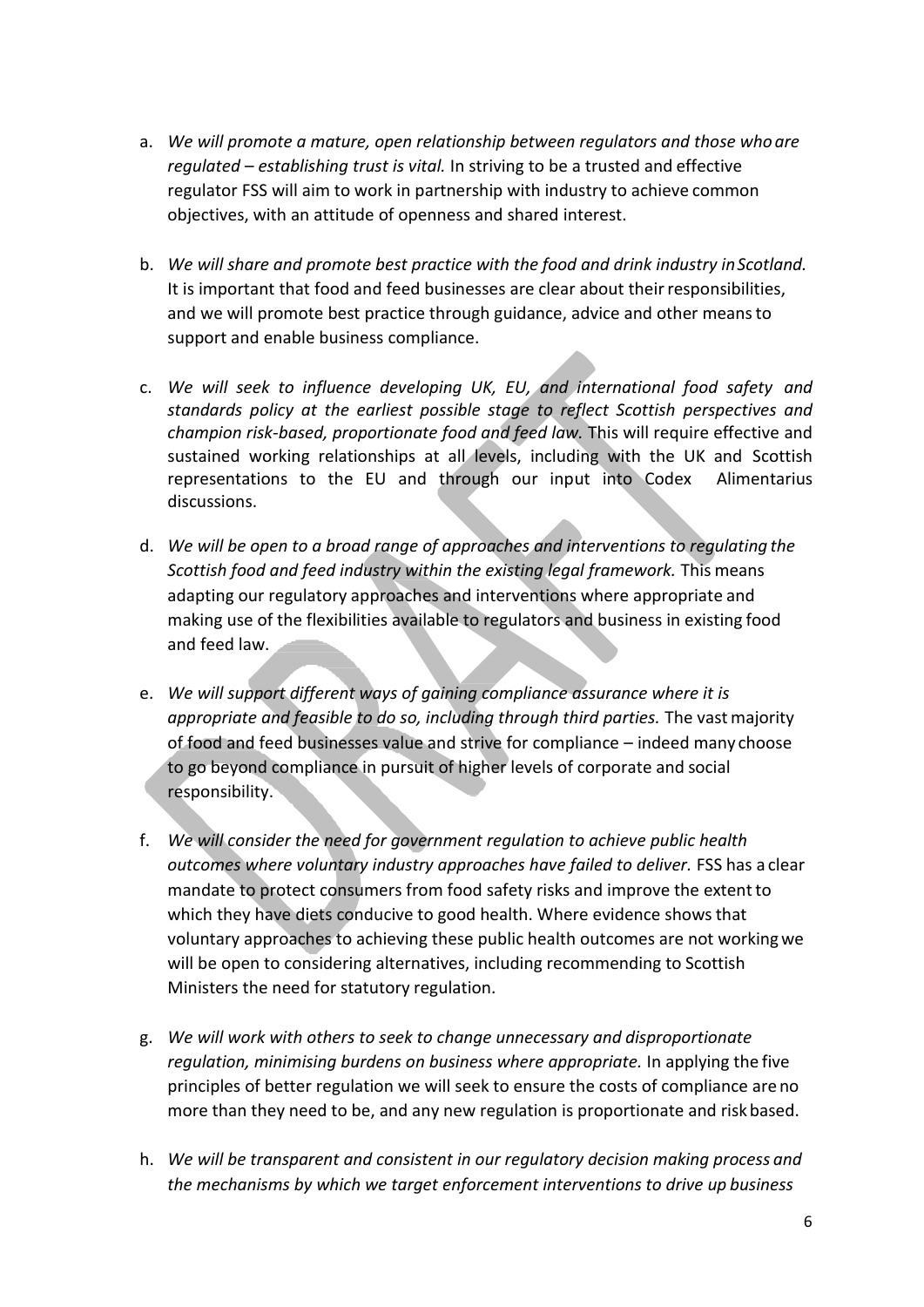*compliance.* This will be essential in building trust amongst consumers and the business community, improving consumer protection, and maintaining the reputation of Scottish businesses in the global marketplace.

- i. *Official controls to verify business compliance should be delivered in ways that are proportionate and cost effective, with businesses contributing to these costs.* Wewill review our approach to charging for official controls within the context of proposals to revise the EU framework legislation in Regulation (EC) No 882/2004.
- j. *FSS will work with enforcement authorities and other regulators to share services and information where it is feasible and appropriate to do so.* Collaborative regulatory delivery across Scotland's public services is an important element of the Scottish Government's approach to better regulation. This includes agreeing secure mechanisms for sharing information on compliance and risk in areas of common interest or activity – following the principle of collect once, use often – within the constraints of the Data Protection Act 1998.
- k. *FSS will seek to improve existing data and information sharing arrangements with the food and feed industry*. FSS will explore, with businesses, ways in which commercial information on food testing and sampling can be shared and utilised more effectively, including consideration of a food testing disclosure policy andthe potential use of 'safe spaces' and third party facilitation. This should benefit both industry and regulators, and support development of a FSS food surveillance strategy.

## **3 MEETING OUR WIDER GOVERNMENT OBLIGATIONS**

## *Better regulation*

- 3.1 We fully support the Scottish Government's approach to better regulation which aims to reduce unnecessary regulatory burdens on business, helping to support the Government's wider Purpose – to focus Government and public services on creating a more successful country, with opportunities for all of Scotland to flourish, through increasing sustainable economic growth.
- 3.2 As part of our statutory duty under the Regulatory Reform (Scotland ) Act 2014 to contribute to sustainable economic growth FSS will aim to eliminate obsolete and inefficient regulation, tackle inconsistencies in regulatory systems and enhance Scotland's competitiveness by:
	- Championing the five principles of better regulation that regulation be *proportionate, consistent, accountable, transparent and targeted.*
	- Carefully assessing the impact of any new regulations.
	- Working closely with enforcement authorities, other regulators and the independent business-led Regulatory Review Group.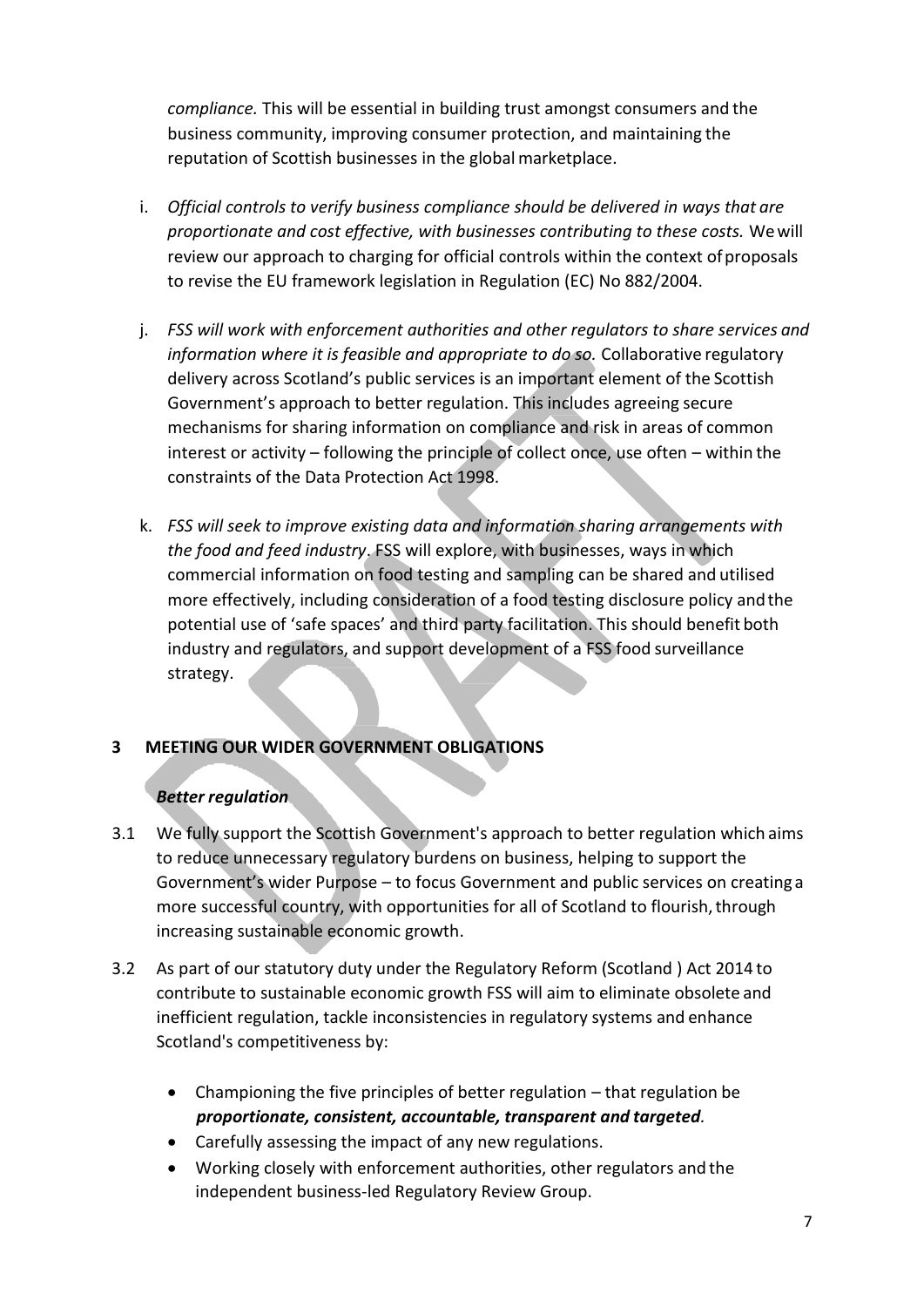- 3.3 During consultation on any proposed new regulations, FSS will carry out targeted face to face visits with those affected in Scotland, paying particular attention to the potential impacts on SMEs, to support development of robust Business and Regulatory Impact Assessments (BRIAs) in line with Scottish Government policy.
- 3.4 In developing and implementing new regulation, we will have 'due regard' to the approaches set out in the Scottish Regulators' Strategic Code of Practice<sup>2</sup>, acting in accordance with the Code to support delivery of our primary statutory objectives in the Food (Scotland) Act 2015 and elsewhere in food law, including our legal obligation to operate in a way that is proportionate, transparent and accountable.
- 3.5 FSS will continue to fully participate in national regulatory forums designed to allow Scottish regulators to share ideas and best practice, and to discuss joint approachesto regulatory delivery. FSS will collaborate, share services and resources where appropriate, and co-produce guidance with food and feed enforcement authorities. We will seek new and innovative ways of working to maximise efficiency, and share and reduce costs and minimise burdens on both regulators and those they regulate.

## *Statement of compliance*

3.6 Regulatory bodies subject to the Scottish Regulators' Code are required to use existing governance arrangements to publish an annual statement on compliance with the Code. FSS will include this in our Statement on Performance Functions, published in accordance with the requirements of Section 5 of the Food (Scotland) Act 2015, and corresponding annual report.<sup>3</sup>

## *External scrutiny*

- 3.7 External scrutiny of public services comprises a range of independent activities regulation, audit, inspection and complaints handling – directed at public service providers to help provide assurance about the quality of service and their continued improvement.<sup>4</sup> This includes the services provided by enforcement authorities to deliver official food and feed controls for the benefit of consumers and business.
- 3.8 In FSS's work to audit and assess the performance of local authorities and otherfood and feed enforcement bodies we will apply the Scottish Government's five principles of external scrutiny – *public focus, independence, proportionality, transparency, accountability* – to ensure our external scrutiny activity is targeted where needed,and

<sup>&</sup>lt;sup>2</sup> [http://www.gov.scot/Topics/Business-Industry/support/better-](http://www.gov.scot/Topics/Business-Industry/support/better-regulation/BetterRegulationBillConsultation/CodeofPractice/StrategicCodeofPractice)

[regulation/BetterRegulationBillConsultation/CodeofPractice/StrategicCodeofPractice](http://www.gov.scot/Topics/Business-Industry/support/better-regulation/BetterRegulationBillConsultation/CodeofPractice/StrategicCodeofPractice) <sup>3</sup>[http://www.foodstandards.gov.scot/sites/default/files/Code%20of%20Governance%20-](http://www.foodstandards.gov.scot/sites/default/files/Code%20of%20Governance%20-%20Statement%20on%20Performance%20of%20Functions.pdf)

[<sup>%20</sup>Statement%20on%20Performance%20of%20Functions.pdf](http://www.foodstandards.gov.scot/sites/default/files/Code%20of%20Governance%20-%20Statement%20on%20Performance%20of%20Functions.pdf)

<sup>4</sup><http://www.gov.scot/Topics/Government/PublicServiceReform/IndependentReviewofReg>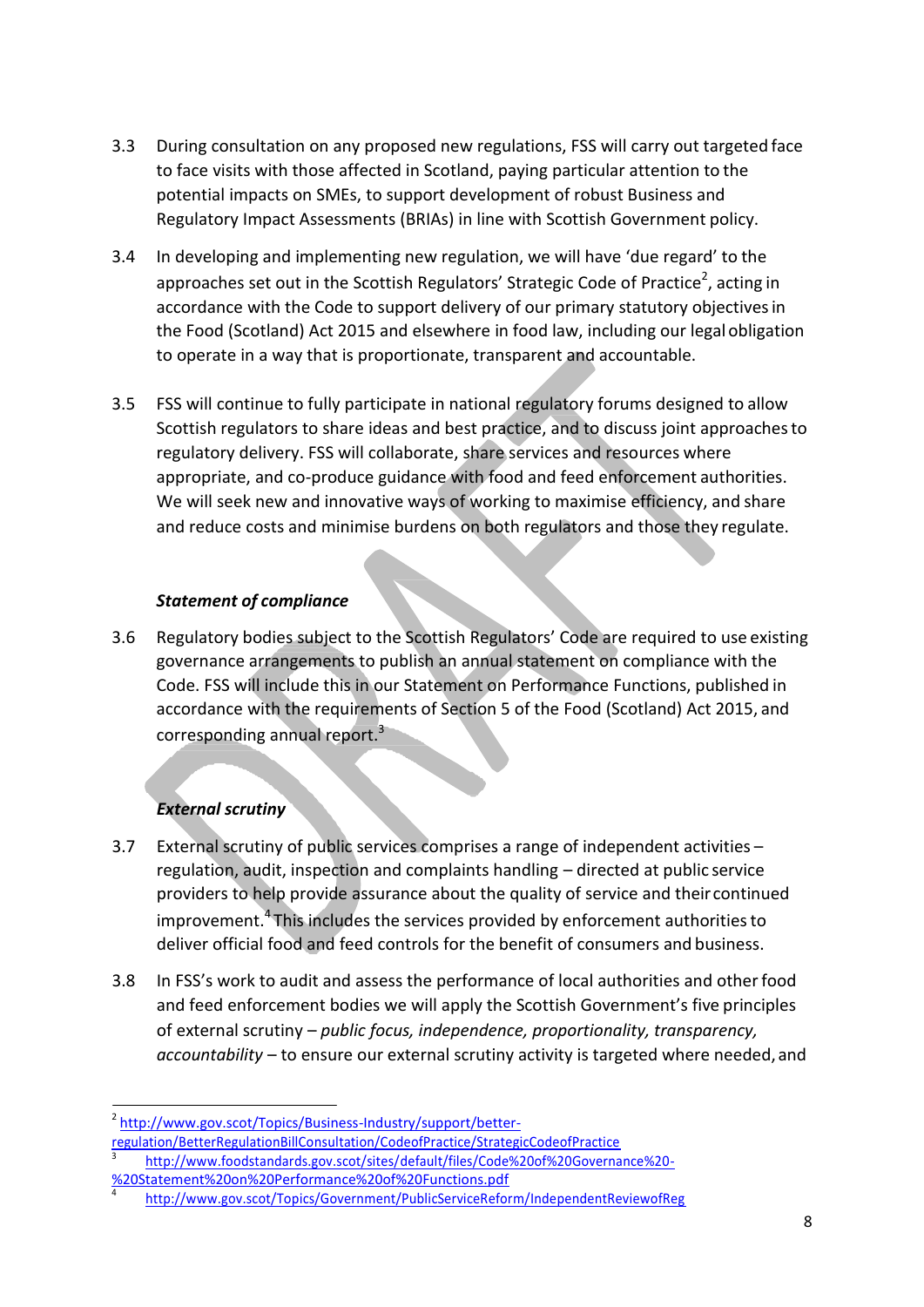applied proportionately, and that the costs of scrutiny are balanced with thebenefits to service users and other stakeholders.

3.9 In doing so we will adopt a user focused approach, and cooperate with otherscrutiny bodies where appropriate, ensuring we meet our statutory duties under the Public Services Reform (Scotland) Act 2010.<sup>5</sup>

## **4 PROTECTING CONSUMERS AND SUPPORTING RESPONSIBLE BUSINESSES**

- 4.1 We have an incredibly rich and diverse food and drink industry in Scotland, which is a major contributor to the Scottish economy – valued at £10.5 billion in 2012, with ambitions to grow the industry to £16.5 billion by 2017.<sup>67</sup>
- 4.2 The Scottish Government's national food and drink policy provides the overarching national framework for growing this key industry sector, and achieving their wider aspiration for Scotland to become a good food nation. In our primary consumer protection role FSS has an important part to play in contributing to sustainable economic growth within the sector by adopting a proportionate and targeted regulatory approach.<sup>8</sup> The vast majority of Scottish food businesses are compliant with food and feed law, and we will seek to work with industry to safeguard and enhance the international reputation of the Scottish food and drink industry, promoting a culture which values regulatory compliance, so that food and drink sold in Scotland is safe, authentic and contributes to healthy diets.
- 4.3 FSS fundamentally believes that compliance is both good for consumers and good for business. The protection of public health is compatible with business and economic growth. Therefore those who are committed to compliance will be supported, but irresponsible food businesses who put consumers at risk, flout the law, orjeopardise Scotland's reputation, will be dealt with robustly through the application of effective and dissuasive sanctions.

## **5 SHAPING THE FUTURE**

- 5.1 The outcomes and approaches we have set out establish a framework for what we want to achieve, and how we will act, as Scotland's national food regulator. It also provides a starting point to begin thinking about how we want to shape the regulatory food and feed landscape to meet the needs and challenges of a modern and forward looking Scotland.
- 5.2 Whatever the nature of Scotland's future relationship with the European Union,the existing body of EU food law and how it evolves will continue to be an important international standard in shaping our trade relationships and in securing export

 $5$  Sections 112 – 114, <http://www.legislation.gov.uk/asp/2010/8/contents>

<sup>6</sup> <http://www.gov.scot/Resource/0038/00389160.pdf>

<sup>7</sup> <http://www.foodanddrink.scot/about-us.aspx>

<sup>&</sup>lt;sup>8</sup><http://www.gov.scot/Topics/Business-Industry/Food-Industry/national-strategy>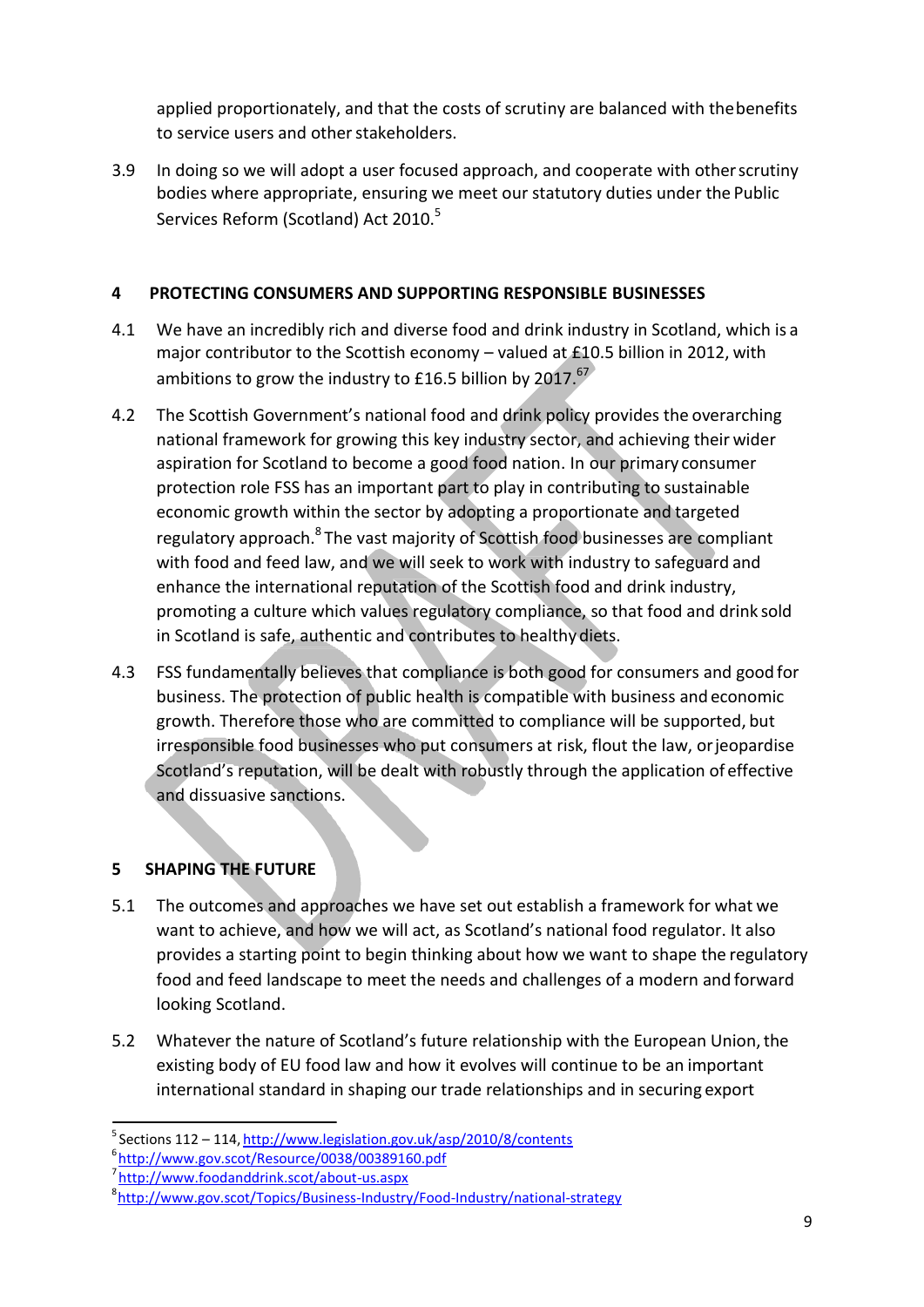markets. Therefore a crucial role for FSS is to engage fully on those EU food and feed matters affecting Scotland, both now and in the future, to influence outcomesthat support our strategic direction.

- 5.3 In protecting consumers, FSS will need to be flexible in our approach, able to respond rapidly to changing circumstances within the national and global food and feed supply chain, with the capacity to target our responses effectively and swiftly to emerging risks, food incidents, and food crime. This will require a strategic approach to regulatory intervention, and coordination with a range of other regulatory authorities, including the Food Standards Agency and other national food agencies.
- 5.4 We also need to support responsible food businesses by enabling compliance and promoting best practice, and work closely with our delivery partners to addressthe increasing pressures faced by food and feed law enforcement services in Scotland. In meeting these challenges, FSS is confident that by working together we can create a sustainable future delivery landscape that protects consumers, is cost-effective for taxpayers and business, and which ensures we meet our legal obligations.

## *Approaches to industry regulation*

- 5.5 The basic purpose of regulation is behaviour change, to achieve a specific outcome or policy objective. In relation to food, it is about ensuring businesses to do the right thing for consumers so that food is safe, authentic and contributes to healthy diets. Although most food and feed law is currently established at EU level, FSS will be open to a range of regulatory approaches within the existing legal framework to achieve our policy objectives.
- 5.6 This may include:
	- *Responsible industry self-regulation*
	- *Third party regulation*
	- *Voluntary or co-regulation*
	- *Statutory 'command and control' regulation*
	- *Charging for official control delivery, ensuring non-compliance costs more than compliance*
	- *Reputational recognition and sanction that stops short of regulatory action*
- 5.7 The approaches we consider will depend on a number of factors, including food business compliance levels. Where businesses demonstrate sustained compliance we will, where possible, support different ways of third party assurance and a greaterrole for earned recognition to reduce inspection burdens. In areas where evidence suggests the food regulatory system needs to be strengthened, FSS will be open to recommending statutory interventions to Scottish Ministers where appropriate to ensure consumers remain protected.
- 5.8 We recognise concerns in some sections of the Scottish food and drink industry about the use of voluntary regulation and schemes, mainly around maintaining a level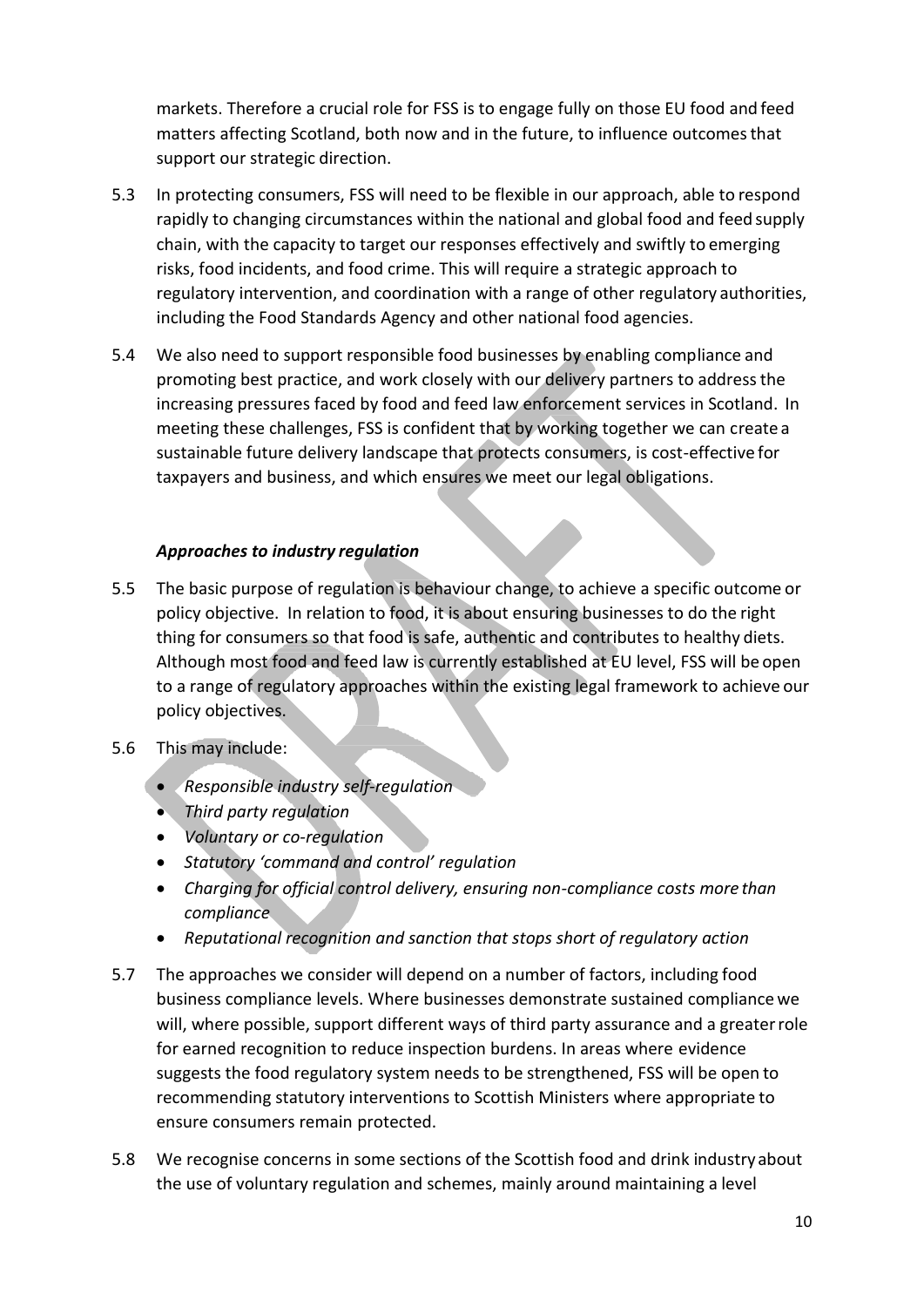playing field, consistency of standards, and a lack of sanctions for non-participation. Therefore, in considering the use of voluntary versus statutory approachesto regulation FSS will seek the views of industry and other stakeholders to informpolicy development, ensuring the impact of any proposed voluntary approach isfully assessed in the context of the five principles of better regulation.

5.9 Regardless of the approach taken, consumer protection will remain paramount. It will be vitally important to retain the trust and confidence of consumers, and this will be our primary focus in striving to be a trusted and effective regulator. FSS will always seek to align business incentives with consumer interests, helping to shape business preferences in a way that achieves the right outcomes for consumers in Scotland.

#### *Policy and regulatory decision making*

- 5.10 FSS understands the need for consistency and proportionality in the development, application and interpretation of national and international regulatory standards, while recognising there may be tensions in seeking to achieve both. Therefore, we believe it is important that our approach to regulatory decision making is founded on a transparent set of principles and the use of objective evidence.
- 5.11 In developing any national policy for Scotland, FSS is committed to evidence based policymaking to meet the needs and challenges we face, ensuring policy decisions are supported by robust science and evidence. We will also consider all potential impacts, applying the principles of better regulation, and fully involve consumers and stakeholders in the policy process.
- 5.12 In terms of EU law, in many areas there is explicit flexibility in how it can be implemented or applied, or implicit scope for interpretation of the rules and requirements to fit local circumstances. In addition, for the most part, Scottish Ministers are free to determine and apply the necessary enforcement mechanisms they see fit to deliver EU policy objectives.
- 5.13 In making decisions on these policy and regulatory matters FSS proposes to adopt the following principles:
	- *i. In circumstances where legal requirements are explicitly and specifically set at an EU level, and are directly applicable in Member States, Scottish Ministers and FSS have clear legal obligations to ensure the consistent application of this law while we remain a member of the European Union. It will therefore be important to influence emerging EU law, during all its development stages, to seek to ensure it meets better regulation principles whilst protecting public health.*
	- *ii. If existing EU law is considered to be disproportionate and not in the interest of consumers and business, FSS will apply influence at all levels to seek change when we believe change is needed.*
	- *iii. FSS's priority will always be public health protection and consumers interests. Where the EU law provides for flexibility in application or interpretation, FSSwill*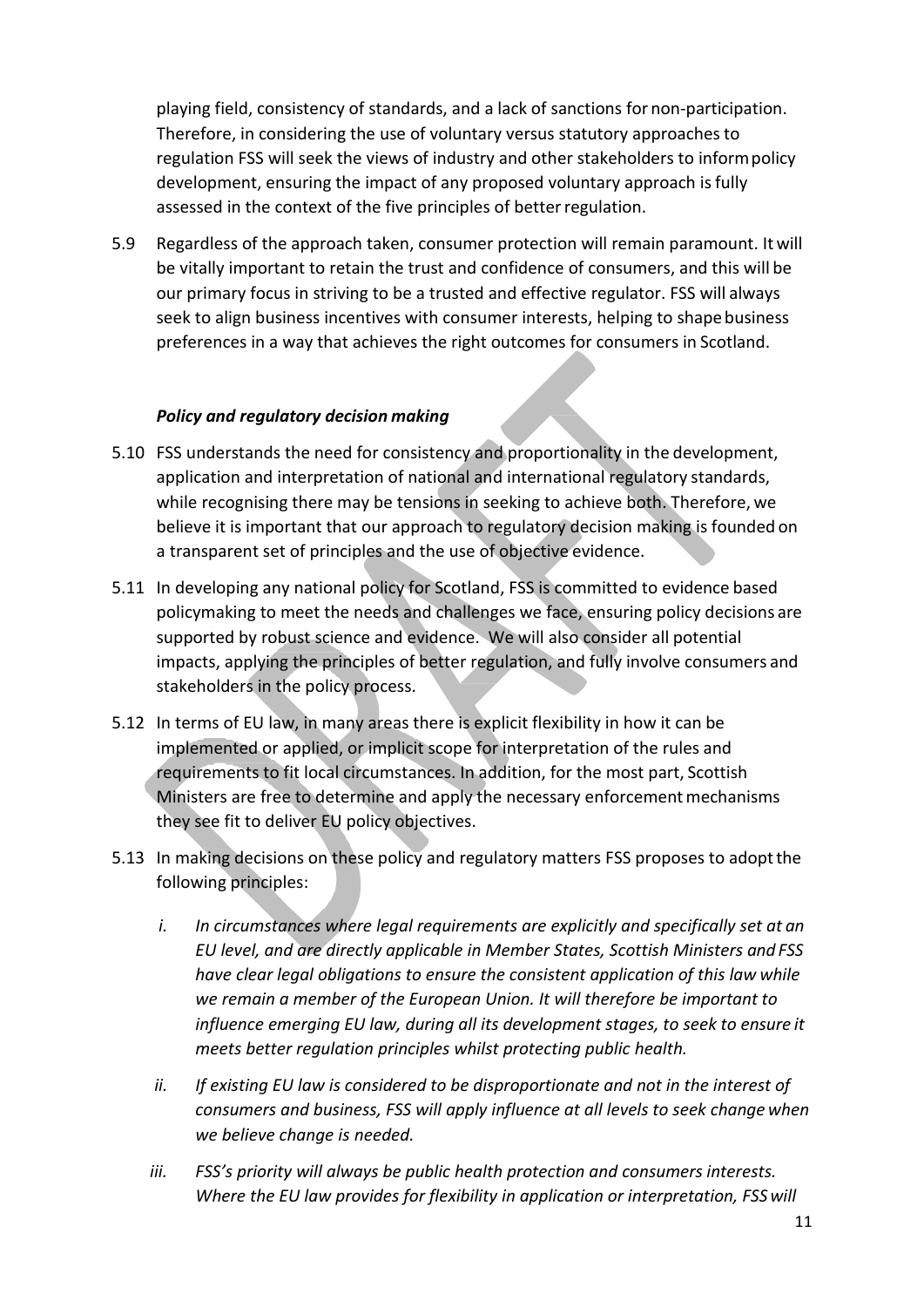*seek to make maximum use of permitted flexibilities available to regulators and business, in line with the 5 principles of better regulation, so long as the adoption of the flexibility won't adversely affect public health outcomes or consumers interests.*

*iv. With respect to any specific stand-alone national policy it develops in Scotlandfor the benefit of consumers, FSS is committed to fully considering the principles of better regulation during development and fully involving consumer and stakeholder interests in the development process itself.*

#### *National compliance spectrum*

5.14 To guide regulatory action and intervention and the effective targeting of food and feed law enforcement across Scotland, FSS proposes the adoption of a national food and feed compliance spectrum, using the model successfully adopted by SEPA which is highlighted as an example of good practice in the Scottish Regulators' Code. This is intended to assist FSS and enforcement authorities to tailor enforcement, intervention and engagement strategies in accordance with food business compliance levels, helping to embed a strategic approach to the delivery of official controls across Scotland – regardless of who is delivering them.





**practice**

5.15 As a communication tool, having a clear national compliance spectrum that is consistent with the model adopted by other regulators will also help food businesses themselves to understand how they are performing, and what to expect from FSS and other enforcement authorities in the way we act. Our clear message is that we will support, incentivise and reward sustained compliance, and deal effectively with noncompliance.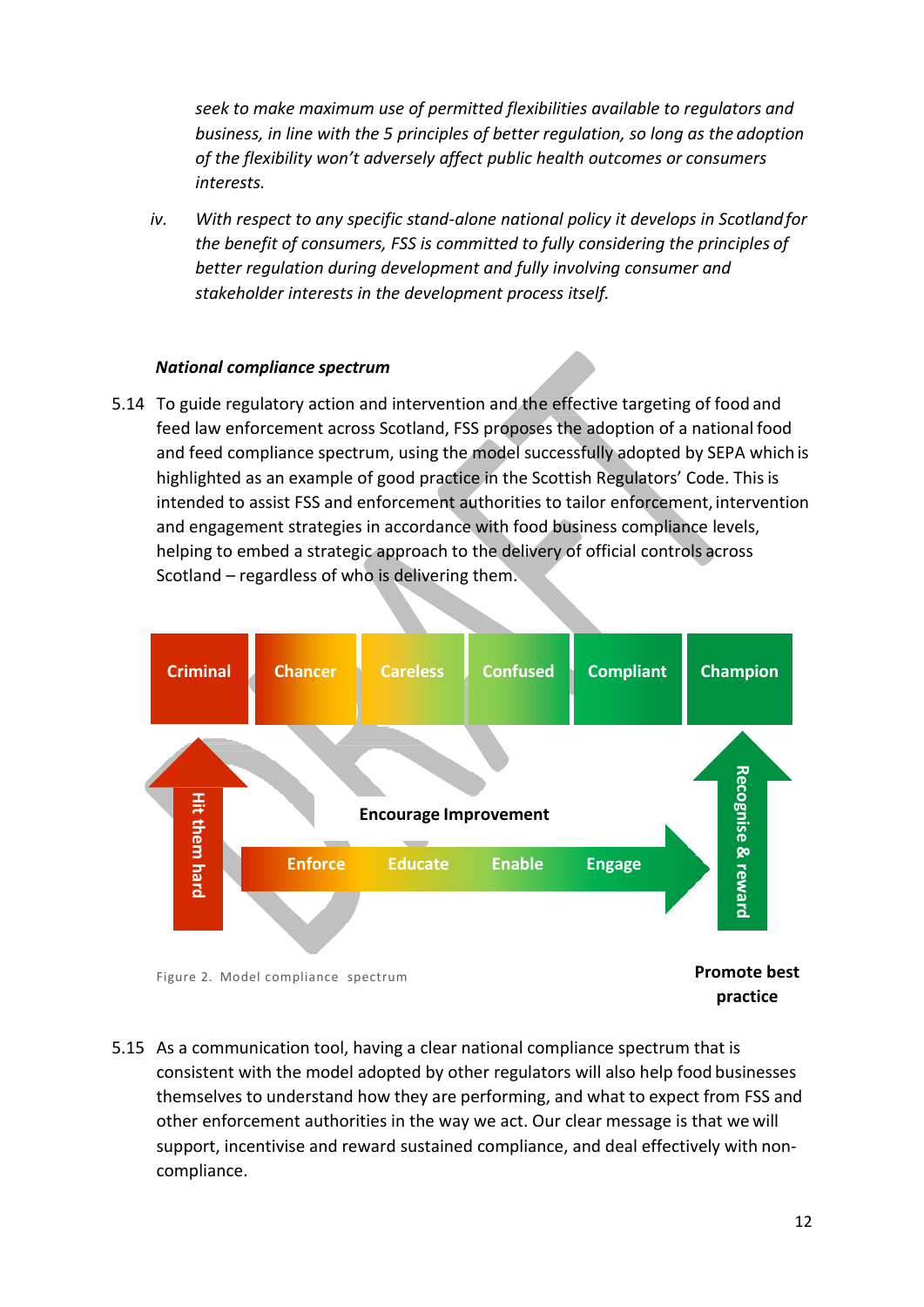- 5.16 The national compliance spectrum will also support alignment of national and local enforcement policies, by encouraging a consistent set of enforcement standardsand risk rating approaches though integration with existing codes of practice and enforcement guidelines, e.g. the Food and Feed Law Codes of Practice andassociated Practice Guidance, and the Scottish Manual for Official Controls.
- 5.17 This is expected to be further strengthened by Scottish Government proposalsto implement Primary Authority arrangements relating to the devolved regulatory responsibilities of local authorities in Scotland, including food and feed. <sup>9</sup>This will allow a business, operating in two or more local authorities, to form a partnership withone local authority in order to receive assured advice and support in relation to a range of regulations, helping to ensure local regulation is consistent and delivers efficiencies for both business and regulators. FSS will continue to work closely withthe Scottish Government as the scheme is developed and implemented in Scotland.

#### *Business support*

- 5.18 FSS and enforcement authorities have an important role in providing accessible channels for food businesses in Scotland to obtain advice on the regulatory requirements that affect them. FSS will seek to provide this directly through web based and other digital platforms, and we will continue to work with the Scottish Government and Scottish Enterprise to integrate food and feed guidance with existing business gateway and advice services.
- 5.19 In developing tailored advice, codes of practice, and supporting guidance we willseek to co-produce this with business and stakeholders, to ensure it is proportionate, fitfor purpose, and promotes best practice. We will also work with the Food Standards Agency to jointly endorse UK-wide Industry Guides, and support development of specific Scottish guidance and National Standards.
- 5.20 In doing so, we will seek to define and describe what compliance looks like in practical ways, so that businesses are clear on what they need to do to achieve compliance.

## *Penalties and sanctions*

- 5.21 In combating food crime, and dealing with serious non-compliance, it is essentialthat sanctions and penalties are effective and sufficiently punitive. There are a range of penalties available to the Scottish Courts for food offences, enabling the level of sanction to be escalated commensurate with the seriousness of the offence.
- 5.22 The new powers in The Food (Scotland) Act 2015 will also enable enforcement authorities in Scotland to use new administrative sanctions, such as fixed penalty notices, to deal with less serious offences, helping to reduce the burden onthe

<sup>9</sup> [http://www.gov.scot/Topics/Business-Industry/support/better](http://www.gov.scot/Topics/Business-Industry/support/better-regulation/BetterRegulationBillConsultation/PrimaryAuthorityConsultation)[regulation/BetterRegulationBillConsultation/PrimaryAuthorityConsultation](http://www.gov.scot/Topics/Business-Industry/support/better-regulation/BetterRegulationBillConsultation/PrimaryAuthorityConsultation)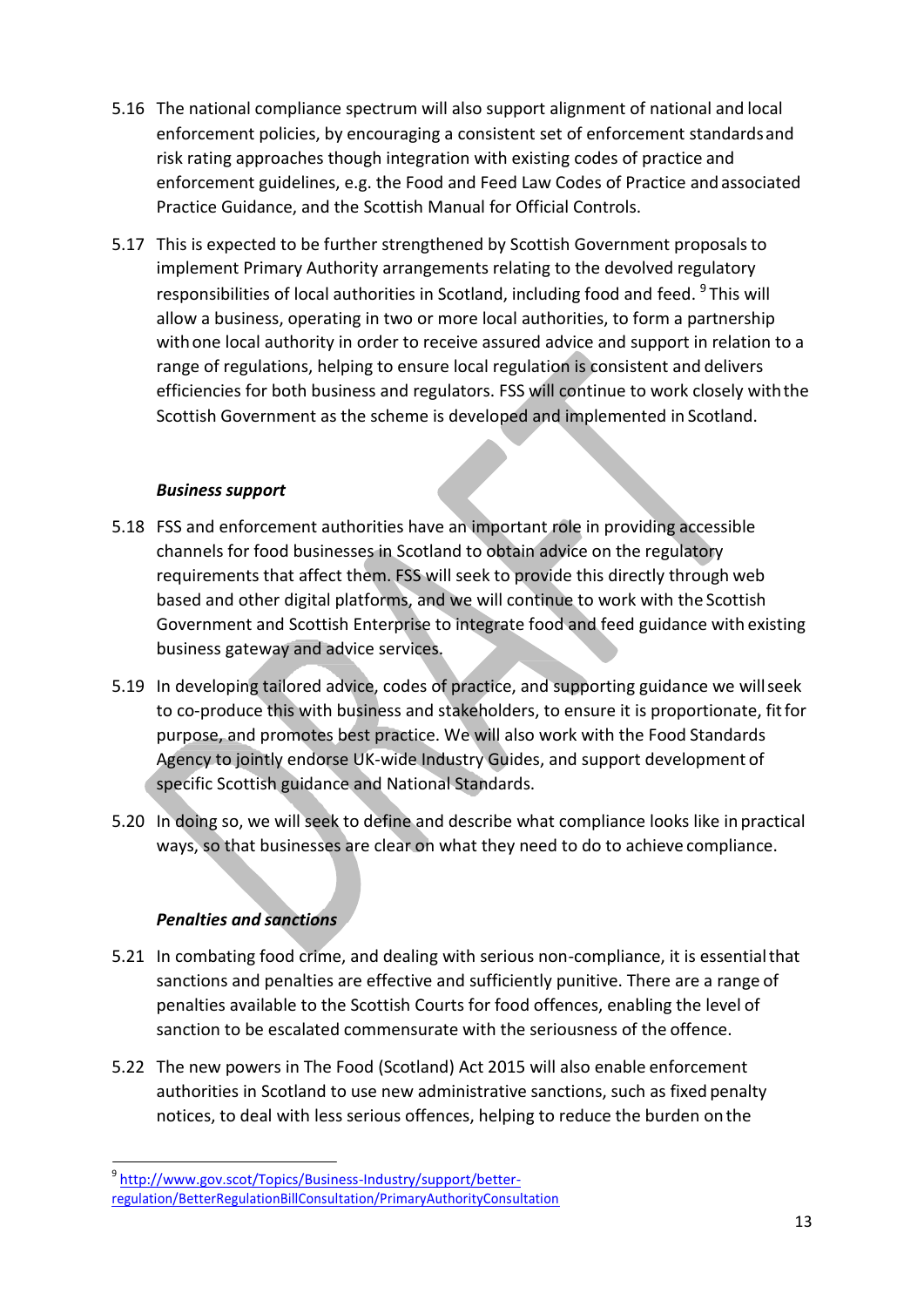Scottish Court System. As part of the work to implement these new administrative sanctions FSS will consider the need for appropriate appeal mechanisms and guidance to support their consistent application. We will also undertake a broader review of the full range of penalties and sanctions in Scottish food and feed law to ensure they are effective, dissuasive, and aligned with our strategic priorities. This will include engagement with the new Scottish Sentencing Council on the need forspecific sentencing guidelines for offences under food law.

## *Future delivery*

- 5.23 In the longer term, we know the sustainability of local food and feed enforcement services will be a key challenge for Scotland, along with rest of the UK. Thereforewe will work with enforcement authorities to consider what is needed for delivery tobe sustainable in the future, learning from the approaches and successes of other countries, both in Europe and internationally, including the potential role forthird party assurance as part of a comprehensive system of official controls. We will also review existing mechanisms for food business registration and approval where we believe this will benefit consumers and delivery of our strategic objectives.
- 5.24 Sustainable funding mechanisms will also need to be considered in the context ofthe revised EU food and feed official controls framework, which establishes the mandatory charging regime. The principle that non-compliance should cost is well established, and FSS will work in partnership with industry to explore how charging businesses fees for food and feed inspection services may further improvecompliance levels in Scotland.

## **6 REGULATORY PERFORMANCE**

- 6.1 In applying the Scottish Government principles of external scrutiny in FSS's work to audit the performance of local authorities and other food and feed enforcement bodies, we will cooperate and coordinate our activity with designated scrutinybodies in Scotland as required to improve the efficiency and effectiveness of ourscrutiny functions. We will also seek to coordinate our activity with other regulatory bodies, where appropriate, including HMRC, SEPA, HSE, and the UK Border Force.
- 6.2 We will develop clear direction and default procedures, so that enforcement authorities are clear about the steps that FSS will take if the performance of official control delivery does not meet the required standard.
- 6.3 FSS regulatory performance will be audited by Scottish Government Internal Audit, Food Standards Agency Internal Audit, DG Health and Food Safety of the European Commission, and with regard to matters of regulatory finance, Audit Scotland. The FSS Board has also established an Audit and Risk Committee as a committee of the Board to support them in their responsibilities for issues of risk, control and governance and associated assurance.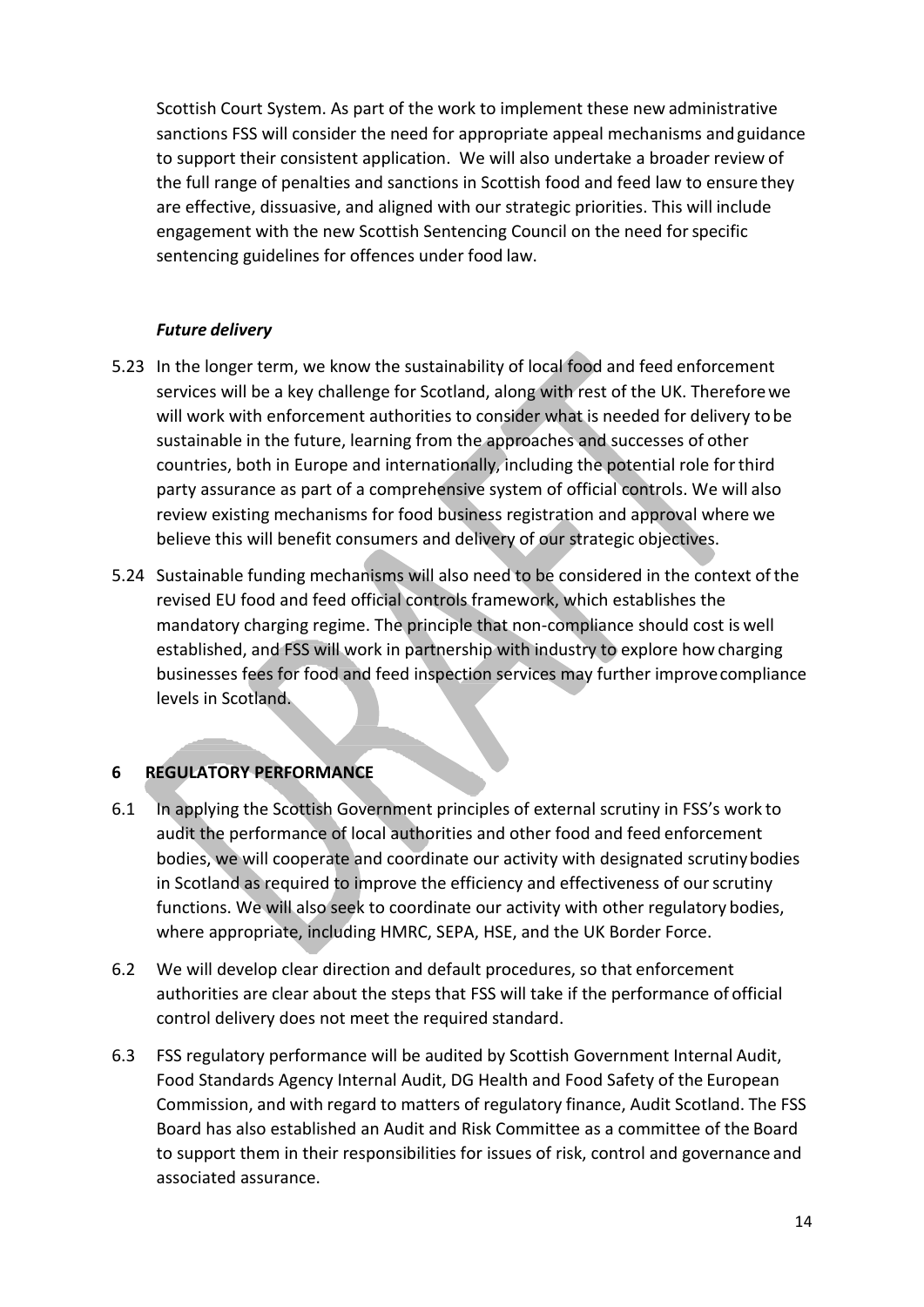## **7 REGULATORY STRATEGY GOVERNANCE**

- 7.1 FSS has established a formal Programme Board to oversee development of its regulatory strategy, providing overall strategic direction and governance assurance. Both the Scottish Government and the Food Standards Agency are represented on the Programme Board.
- 7.2 Our regulatory strategy will be underpinned by a programme of activities, currently under development, to support delivery of our regulatory outcomes with clear performance indicators. FSS will align our delivery approach with the broader Scottish approach to Government and public sector reform, with a clear vision for change and continuous improvement. <sup>10</sup>
- 7.3 This strategy document is intended to be the starting point, and we look forward to engaging in dialogue and further consultation with our key stakeholders, as wework together to create a food and drink environment in Scotland that protects, benefits and is trusted by consumers.

<sup>10</sup><http://www.gov.scot/Publications/2015/04/9736/9>